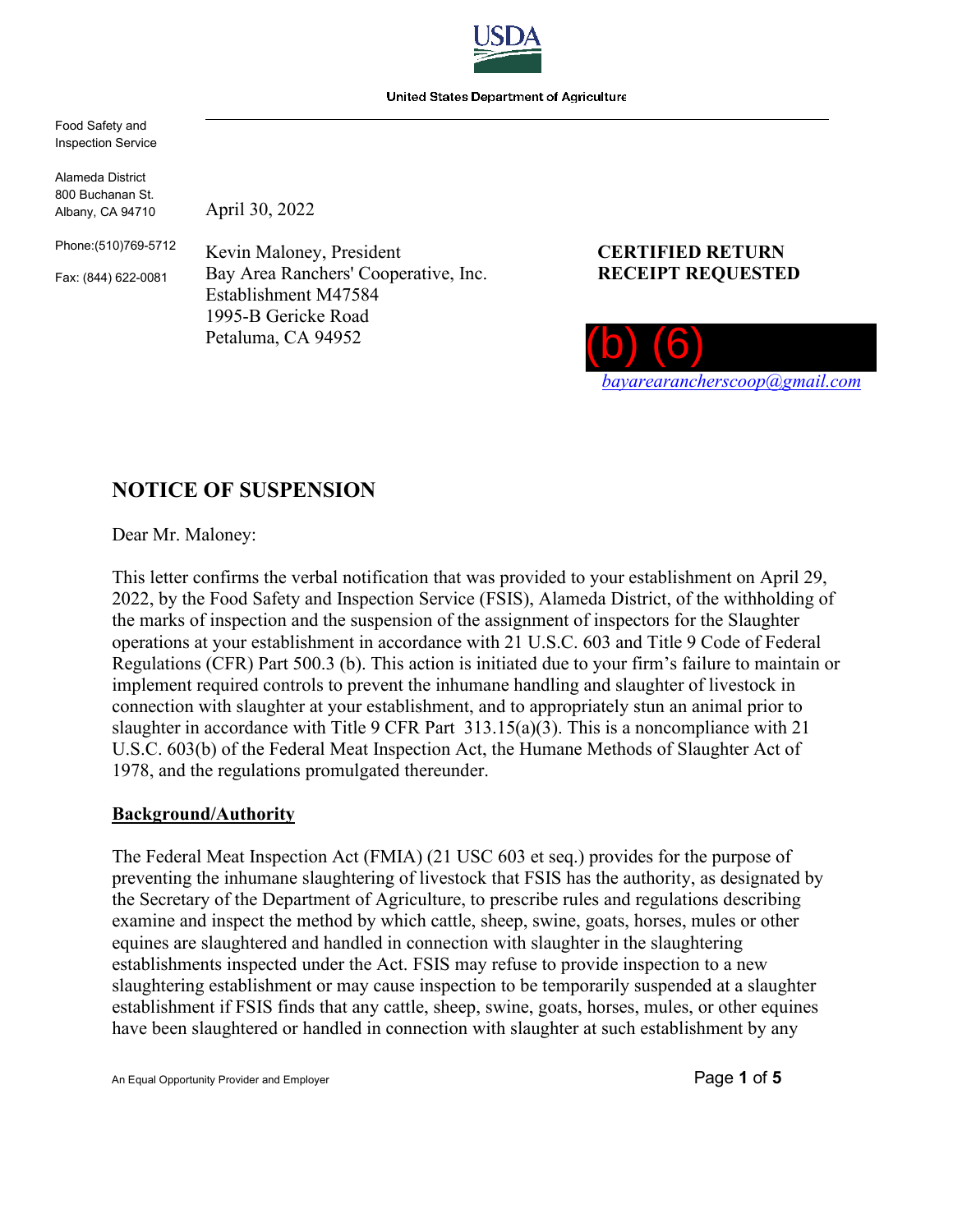method not in accordance with sections 1901 to 1906 of U.S.C. Title 7 until the establishment furnishes assurances satisfactory to FSIS that all slaughtering and handling in connection with the slaughter of livestock shall be in accordance with such a method.

Under the authorities of the Act, FSIS has prescribed rules and regulations required for the humane slaughtering of livestock, as contained in Title 9 CFR Part 313, and the Humane Methods of Slaughter Act of 1978. FSIS has also developed Rules of Practice regarding enforcement prescribed in Title 9 CFR Part 500. The Rules of Practice describe the types of enforcement actions that FSIS may take and include procedures for taking a withholding action and/or suspension, with or without prior notification, as well as the procedures for filing a complaint to withdraw a Grant of Federal Inspection.

# **Findings/Basis for Action**

On April 29, 2022, the FSIS Consumer Safety Inspector (CSI) observed your establishment's failure to conduct slaughter of livestock in accordance with regulatory requirements. At approximately 1220 hours, after loading a beef cow into the restrainer box, the stunner operator used a handheld captive bolt gun to administer the initial stun. The beef cow collapsed and the stunner operator opened the restrainer box door to roll the animal out, but its head remained in the corner of the restrainer box. The stunner operator used the loaded back-up captive bolt gun to immediately apply a second stun. After the second stun, the beef cow was lying down adjacent to the restrainer box and the CSI observed the cow blinking repeatedly. The stunner operator reloaded the captive bolt gun and as he applied the third stun, the beef cow stood up and started walking around outside of the holding pens.  $(b)$   $(6)$ obtained the .223 caliber rifle from the facility storage container adjacent to the holding pens and this fourth attempt to render the animal unconscious was successful, as the rifle shot penetrated the forehead. Approximately two minutes passed between the third stun application and the rifle shot that stunned the animal. The Frontline Supervisor notified  $\begin{pmatrix} 1 \\ 0 \end{pmatrix}$  (6)  $\begin{pmatrix} 6 \\ 0 \end{pmatrix}$ , and  $\begin{pmatrix} 0 \\ 0 \end{pmatrix}$  (6) that no further stunning would be allow , and  $\begin{pmatrix} 0 \\ 0 \end{pmatrix}$  , that no further stunning would be allowed due to the inhumane handling of livestock. The CSI applied U.S. Rejected Tag #B26819487 to the restrainer box.

The Frontline Supervisor examined the cow's skull after skinning and found four distinct holes. There was one hole that was placed approximately three centimeters lower than the recommended location, and two holes that were off center that tracked outwards away from the brain. The fourth and largest hole was slightly off center but directed towards the brain.

This is an egregious act of inhumane handling of animals in connection with slaughter, as your establishment failed to effectively stun a beef cow so that it remained in a state of complete unconsciousness. Your establishment does not currently have a Robust Systematic Approach for humane handling and slaughter of livestock.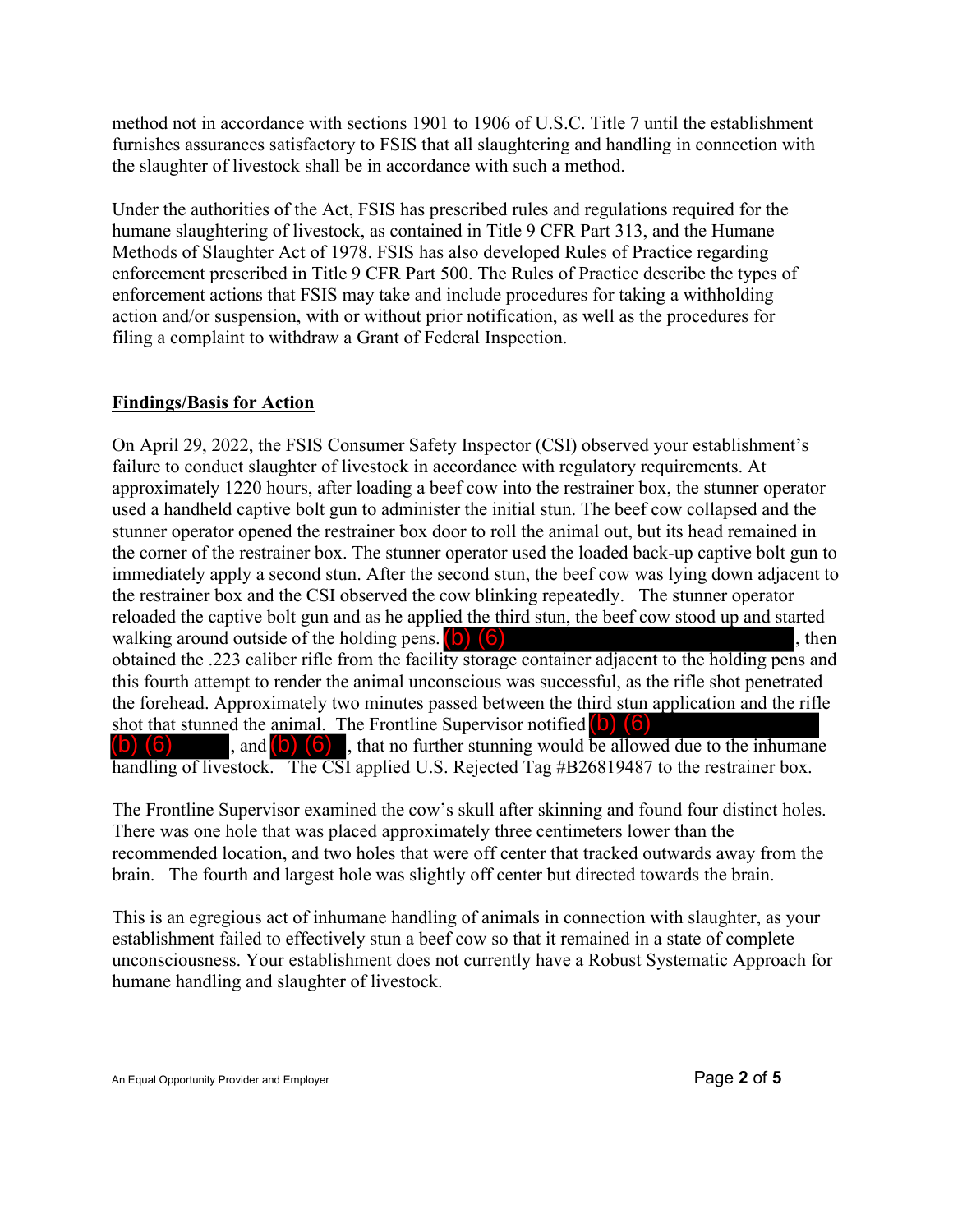This is a violation of Title 9 CFR 313.15(a)(3), which states, *"Immediately after the stunning blow is delivered the animals shall be in a state of complete unconsciousness and remain in this condition throughout shackling, sticking and bleeding."* This constitutes failure to adhere to the regulatory requirements of the humane handling and slaughter of livestock, as required by the Federal Meat Inspection Act, 21 U.S.C. 603(b), the Humane Methods of Slaughter Act, and the regulations promulgated thereunder.

Previously, on February 3, 2022, the Alameda District Office notified your establishment of the withholding of the marks of inspection and suspension of the assignment of inspectors at your facility in accordance with 21 U.S.C. 603 and Title 9 Code of Federal Regulations (CFR) Part 500.3(b). This action was initiated due to your firm's similar failure to maintain or implement required controls to prevent the inhumane handling and slaughter of livestock at your establishment and to appropriately handle animals in accordance with Title 9 CFR 313.15(a)(1). This is in violation of 21 U.S.C. 603(b) of the Federal Meat Inspection Act, the Humane Methods of Slaughter Act of 1978, and the regulations promulgated thereunder.

The Federal Meat Inspection Act 21 U.S.C. Section 603(b) provides legal authority to suspend operations at any establishment where animals have not been handled in a humane manner as described in 7 U.S.C. 1901 where it states, *"It is therefore declared to be the policy of the United States that the slaughtering of livestock and the handling of livestock in connection with slaughter shall be carried out only by humane methods."* In accordance with Title 9 CFR 500.3(b), the suspension of inspection at an establishment without prior notification for inhumane handling practices is warranted, as specified in Title 9 CFR 313 and under authority of 21 U.S.C. 621.

These findings demonstrate your failure to adhere to the regulatory requirements of the humane handling and slaughter of livestock, as required by the Federal Meat Inspection Act, 21 U.S.C. 603(b) and the Humane Methods of Slaughter Act, and the regulations promulgated thereunder.

Based on the above findings and your failure to meet statutory and regulatory requirements for the humane handling and slaughter of livestock, and in accordance with Title 9 CFR 500.3(b)*,*  FSIS is suspending the assignment of inspectors and withholding the marks of inspection for the slaughter operations at your establishment. This letter confirms the verbal notification of the suspension of the assignment of inspectors for the slaughter operations that FSIS provided to your establishment on April 29, 2022.

The suspension of the assignment of inspectors will remain in effect until such time as you can proffer to the FSIS, Alameda District Office, adequate written assurances including corrective actions and preventative measures to assure that livestock at your establishment are handled and slaughtered humanely, in accordance with the FMIA, The Humane Methods of Slaughter Act, and regulations promulgated thereunder.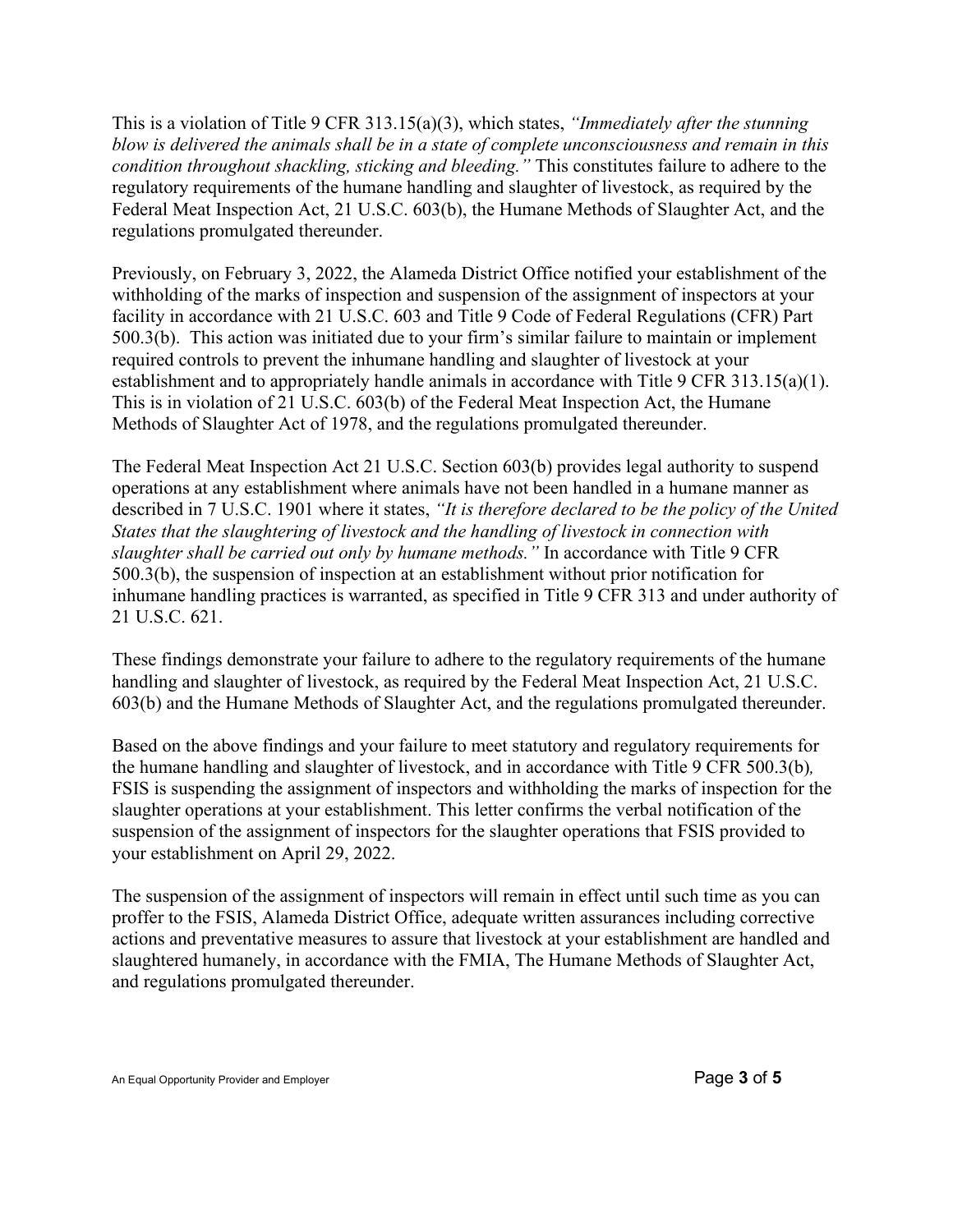In addition, failure to respond to this Notice of Suspension and failure to assure that animals at your establishment are handled and slaughtered humanely in accordance with the statutory and regulatory requirements may result in further administrative enforcement actions.

In accordance with Title 9 CFR 500.5(a)(5), you may appeal this action by contacting:

Sherri N. Johnson Executive Associate for Regulatory Operations Office of Field Operations Food Safety and Inspection Service United States Department of Agriculture 1400 Independence Avenue, SW SB, Room 1330A Washington, DC 20250 Phone: (202) 379-6196

In accordance with Title 9 CFR 500.5(d), you may request a hearing concerning this action by contacting:

> Scott C. Safian, Director Enforcement Operations Staff Office of Investigation, Enforcement and Audit Food Safety and Inspection Service United States Department of Agriculture Stop Code 3753, PP3, Cubicle 9-235A 1400 Independence Avenue, SW Washington, DC 20250 Voice: (202) 418-8872 Fax: (202) 245-5097

If you have any questions, wish to further discuss this matter or wish to submit any proposals please contact the Alameda District Office at (510) 769-5712.